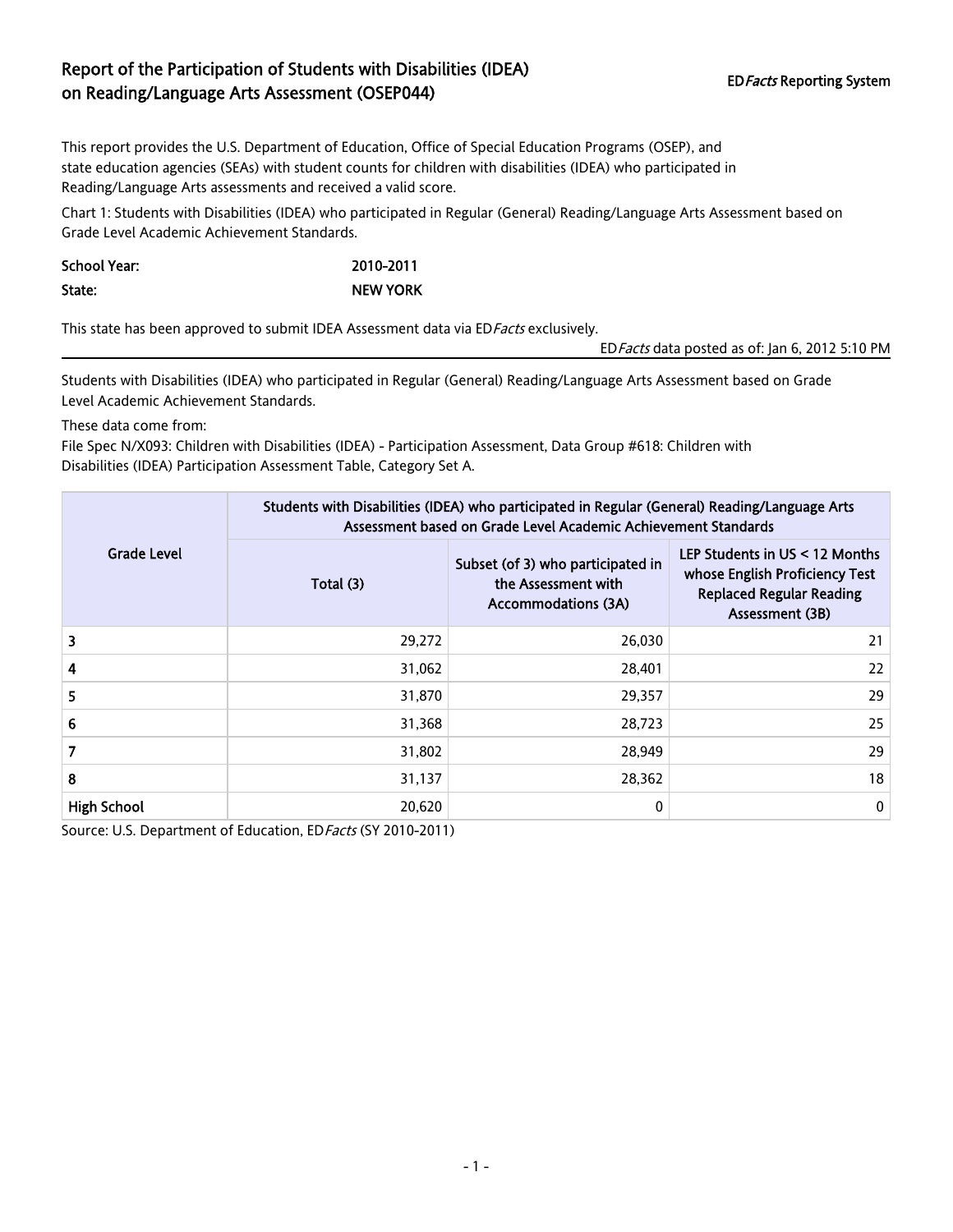## Report of the Participation of Students with Disabilities (IDEA) EDFacts Reporting System<br>
on Reading/Language Arts Assessment (OSEP044)

This report provides the U.S. Department of Education, Office of Special Education Programs (OSEP), and state education agencies (SEAs) with student counts for children with disabilities (IDEA) who participated in Reading/Language Arts assessments and received a valid score.

Chart 2: Students with Disabilities (IDEA) who participated in an Alternate Reading/Language Arts Assessments.

| <b>School Year:</b> | 2010-2011       |
|---------------------|-----------------|
| State:              | <b>NEW YORK</b> |

This state has been approved to submit IDEA Assessment data via ED Facts exclusively.

EDFacts data posted as of: Jan 6, 2012 5:10 PM

Students with Disabilities (IDEA) who participated in an Alternate Reading/Language Arts Assessments.

These data come from:

File Spec N/X093: Children with Disabilities (IDEA) - Participation Assessment, Data Group #618: Children with Disabilities (IDEA) Participation Assessment Table, Category Set A.

|                    | Students with Disabilities (IDEA) who participated in an Alternate Reading/Language Arts Assessments |                                                                                                                                    |                                                                                                                       |                                                                                                                               |  |  |
|--------------------|------------------------------------------------------------------------------------------------------|------------------------------------------------------------------------------------------------------------------------------------|-----------------------------------------------------------------------------------------------------------------------|-------------------------------------------------------------------------------------------------------------------------------|--|--|
| Grade Level        | Total $(4)^{1}$                                                                                      | Subset (of 4) whose<br><b>Alternate Assessment</b><br>was based on Grade<br>Level Academic<br><b>Achievement Standards</b><br>(AA) | Subset (of 4) whose<br><b>Alternate Assessment</b><br>was based on modified<br>Academic Achievement<br>Standards (4B) | Subset (of 4) whose<br><b>Alternate Assessment</b><br>was based on Alternate<br><b>Academic Achievement</b><br>Standards (4C) |  |  |
| 3                  | 2,494                                                                                                |                                                                                                                                    |                                                                                                                       | 2,494                                                                                                                         |  |  |
| 4                  | 2,803                                                                                                |                                                                                                                                    |                                                                                                                       | 2,803                                                                                                                         |  |  |
| 5                  | 2,690                                                                                                |                                                                                                                                    |                                                                                                                       | 2,690                                                                                                                         |  |  |
| 6                  | 2,737                                                                                                |                                                                                                                                    |                                                                                                                       | 2,737                                                                                                                         |  |  |
| 7                  | 2,712                                                                                                |                                                                                                                                    |                                                                                                                       | 2,712                                                                                                                         |  |  |
| 8                  | 2,538                                                                                                |                                                                                                                                    |                                                                                                                       | 2,538                                                                                                                         |  |  |
| <b>High School</b> | 1,866                                                                                                |                                                                                                                                    |                                                                                                                       | 1,866                                                                                                                         |  |  |

 $1$ The column named 'Total (4)' is auto calculated from columns  $4A + 4B + 4C$ .

Source: U.S. Department of Education, ED Facts (SY 2010-2011)